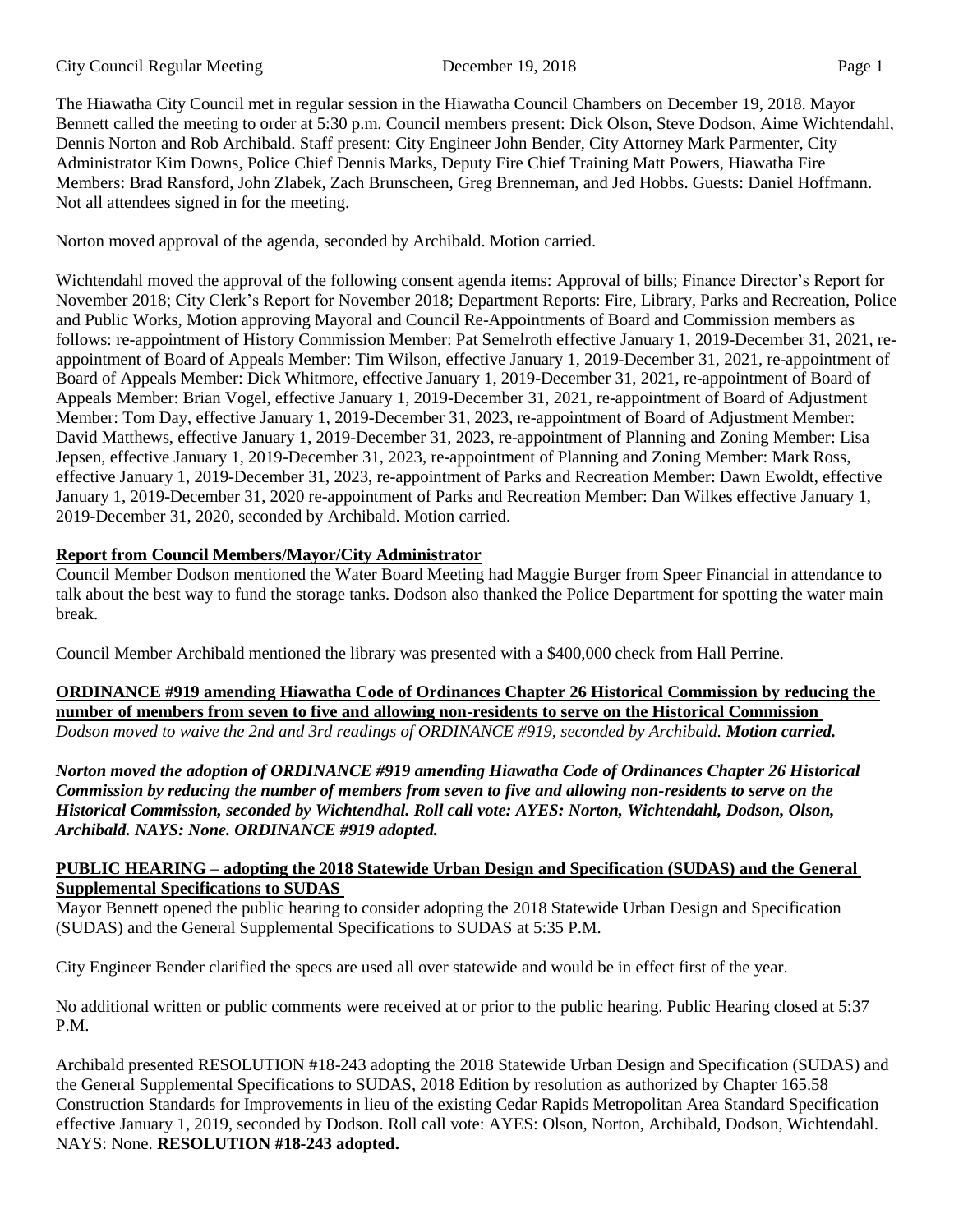**PUBLIC HEARING – to consider amending Hiawatha Code of Ordinances Chapter 115 Utility Lines, Chapter 135 Street Use and Maintenance, Chapter 160 Fire Code, Chapter 165 Unified Development Code and Chapter 167 Filling, Grading and Erosion Control Code in relation to the adoption of the 2018 Statewide Urban Design and Specification (SUDAS) and the General Supplemental Specifications to SUDAS, 2018 Edition**

Mayor Bennett opened the public hearing to consider amending Hiawatha Code of Ordinances Chapter 115 Utility Lines, Chapter 135 Street Use and Maintenance, Chapter 160 Fire Code, Chapter 165 Unified Development Code and Chapter 167 Filling, Grading and Erosion Control Code in relation to the adoption of the 2018 Statewide Urban Design and Specification (SUDAS) and the General Supplemental Specifications to SUDAS, 2018 Edition at 5:39 P.M.

No written or public comments were received at or prior to the public hearing. Public Hearing closed at 5:40 P.M.

*Olson moved the 1st Reading of ORDINANCE #920 amending Hiawatha Code of Ordinances Chapter 115 Utility Lines in relation to the adoption of the 2018 Statewide Urban Design and Specification (SUDAS) and the General Supplemental Specifications to SUDAS, 2018 Edition, seconded by Wichtendahl. Roll call vote: AYES: Archibald, Norton, Dodson, Wichtendahl, Olson. NAYS: None. Motion carried.*

*Norton moved to waive the 2nd and 3rd readings of ORDINANCE #920, seconded by Archibald. Motion carried.*

*Archibald moved the adoption of ORDINANCE #920 amending Hiawatha Code of Ordinances Chapter 115 Utility Lines in relation to the adoption of the 2018 Statewide Urban Design and Specification (SUDAS) and the General Supplemental Specifications to SUDAS, 2018 Edition, seconded by Olson. Roll call vote: AYES: Wichtendahl, Olson, Archibald, Norton, Dodson. NAYS: None. ORDINANCE #920 adopted.*

*Dodson moved the 1st Reading of ORDINANCE #921 amending Hiawatha Code of Ordinances Chapter 135 Street Use and Maintenance in relation to the adoption of the 2018 Statewide Urban Design and Specification (SUDAS) and the General Supplemental Specifications to SUDAS, 2018 Edition, seconded by Wichtendahl. Roll call vote: AYES: Wichtendahl, Olson, Norton, Dodson, Archibald. NAYS: None. Motion carried.* 

*Dodson moved to waive the 2nd and 3rd reading of ORDINANCE #921, seconded by Olson. Motion carried.* 

*Norton moved the adoption of ORDINANCE #921 amending Hiawatha Code of Ordinances Chapter 135 Street Use and Maintenance in relation to the adoption of the 2018 Statewide Urban Design and Specification (SUDAS) and the General Supplemental Specifications to SUDAS, 2018 Edition, seconded by Archibald. Roll call vote: AYES: Archibald, Olson, Wichtendahl, Dodson, Norton. NAYS: None. ORDINANCE #921 adopted.* 

*Olson moved the 1st Reading of ORDINANCE #922 amending Hiawatha Code of Ordinances Chapter 160 Fire Code in relation to the adoption of the 2018 Statewide Urban Design and Specification (SUDAS) and the General Supplemental Specifications to SUDAS, 2018 Edition, seconded by Archibald. Roll call vote: AYES: Dodson, Archibald, Olson, Norton, Wichtendahl. NAYS: None. Motion carried.* 

*Wichtendahl moved to waive the 2nd and 3rd reading of ORDINANCE #922, seconded by Archibald. Motion carried.* 

*Norton moved the adoption of ORDINANCE #922 amending Hiawatha Code of Ordinances Chapter 160 Fire Code in relation to the adoption of the 2018 Statewide Urban Design and Specification (SUDAS) and the General Supplemental Specifications to SUDAS, 2018 Edition, seconded by Dodson. Roll call vote: AYES: Dodson, Wichtendahl, Norton, Archibald, Olson. NAYS: None. ORDINANCE #922 adopted.* 

*Olson moved the 1st Reading of ORDINANCE #923 amending Hiawatha Code of Ordinances Chapter 165 Unified Development Code in relation to the adoption of the 2018 Statewide Urban Design and Specification (SUDAS) and the General Supplemental Specifications to SUDAS, 2018 Edition, seconded by Archibald. Roll call vote: AYES: Wichtendahl, Olson, Norton, Archibald, Dodson. NAYS: None. Motion carried.* 

*Norton moved to waive the 2nd and 3rd reading of ORDINANCE #923, seconded by Archibald. Motion carried.*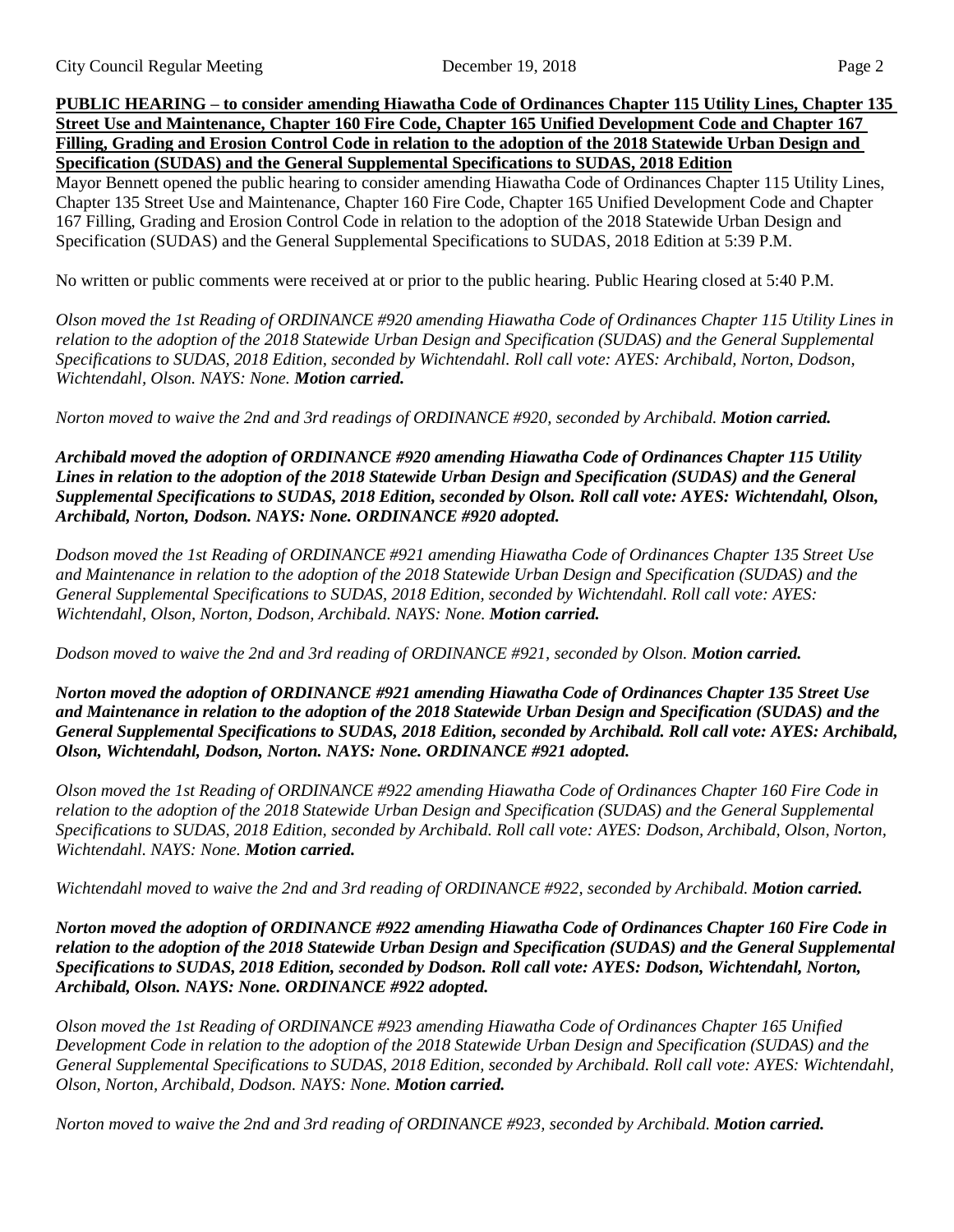*Dodson moved the adoption of ORDINANCE #923 amending Hiawatha Code of Ordinances Chapter 165 Unified Development Code in relation to the adoption of the 2018 Statewide Urban Design and Specification (SUDAS) and the General Supplemental Specifications to SUDAS, 2018 Edition, seconded by Wichtendahl. Roll call vote: AYES: Olson, Norton, Archibald, Dodson, Wichtendahl. NAYS: None. ORDINANCE #923 adopted.* 

*Wichtendahl moved the 1st Reading of ORDINANCE #924 amending Hiawatha Code of Ordinances Chapter 167 Filling, Grading, and Erosion Control Code in relation to the adoption of the 2018 Statewide Urban Design and Specification (SUDAS) and the General Supplemental Specifications to SUDAS, 2018 Edition, seconded by Dodson. Roll call vote: AYES: Wichtendahl, Norton, Dodson, Olson, Archibald. NAYS: None. Motion carried.* 

*Norton moved to waive the 2nd and 3rd reading of ORDINANCE #924, seconded by Wichtendahl. Motion carried.* 

*Olson moved the adoption of ORDINANCE #924 amending Hiawatha Code of Ordinances Chapter 167 Filling, Grading, and Erosion Control Code in relation to the adoption of the 2018 Statewide Urban Design and Specification (SUDAS) and the General Supplemental Specifications to SUDAS, 2018 Edition, seconded by Archibald. Roll call vote: AYES: Olson, Norton, Archibald, Dodson, Wichtendahl. NAYS: None. ORDINANCE #924 adopted.* 

## **2018 Edgewood Road Sewer Extension and Mitchell Drive Forcemain Replacement Project**

Norton presented RESOLUTION #18-244 approving application for Partial Pay Estimate #1 for the 2018 Hiawatha Sewer Extension and Forecmain Replacement Project, and direct City Clerk to make payment to Maxwell Construction, Inc. of Iowa City, in the amount of \$84,129.04, seconded by Archibald. Roll call vote: AYES: Olson, Wichtendahl, Norton, Dodson, Archibald. NAYS: None. **RESOLUTION #18-244 adopted.**

## **Edgewood Road Culvert and Grading Project Phase I with Linn County Secondary Roads**

Olson presented RESOLUTION #18-245 accepting the 2017-2018 Edgewood Road Culvert and Grading Project Phase I from Tower Terrace Road North to County Home Road, constructed by Linn County Secondary Road Department, and approving application for (Final) Pay Estimate #2 and directing City Clerk to make payment to Linn County Secondary Road Department, in the amount of \$32,368.71 immediately, seconded by Archibald. Roll call vote: AYES: Dodson, Wichtendahl, Olson, Archibald, Norton. NAYS: None. **RESOLUTION #18-245 adopted.** 

### **Accepting the improvements installation for Peck's Landing Edgewood Road Extension**

Norton presented RESOLUTION #18-246 accepting the improvements installation for Peck's Landing Edgewood Road Extension, seconded by Dodson. Roll call vote: AYES: Archibald, Norton, Olson, Wichtendahl, Dodson. NAYS: None. **RESOLUTION #18-246 adopted.** 

### **Authorizing city staff to proceed with design plans for the installation of permanent traffic signals at the intersection of Center Point Road and Willman Street**

Olson presented RESOLUTION #18-247 authorizing City Staff to proceed with design plans including ADA improvements as prepared by Shive Hattery Engineering of Cedar Rapids, for the installation of traffic signals at the intersection of Center Point Road and Willman Street, utilizing available funding in Local Option Sales Tax and Service (LOSST) dollars in the amount of \$24,500, seconded by Dodson. Roll call vote: AYES: Norton, Dodson, Archibald, Wichtendahl, Olson. NAYS: None. **RESOLUTION #18-247 adopted.** 

# **Tower Terrace Road Reconstruction from I-380 to North Center Point Road**

Dodson presented RESOLUTION #18-248 authorizing the solicitation of Request for Proposals for the planning and design of the Tower Terrace Road Reconstruction from I-380 to Center Point Road, seconded by Olson. Roll call vote: Norton, Archibald, Dodson, Wichtendahl, Olson. NAYS: None. **RESOLUTION #18-248 adopted.** 

# **Authorizing the creation of a Parks and Recreation Master Plan Steering Committee**

Norton presented RESOLUTION #18-249 authorizing the creation of a Parks and Recreation Master Plan Steering Committee, seconded by Wichtendahl. Roll call vote: AYES: Dodson, Archibald, Norton, Olson, Wichtendahl. NAYS: None. **RESOLUTION #18-249 adopted.**